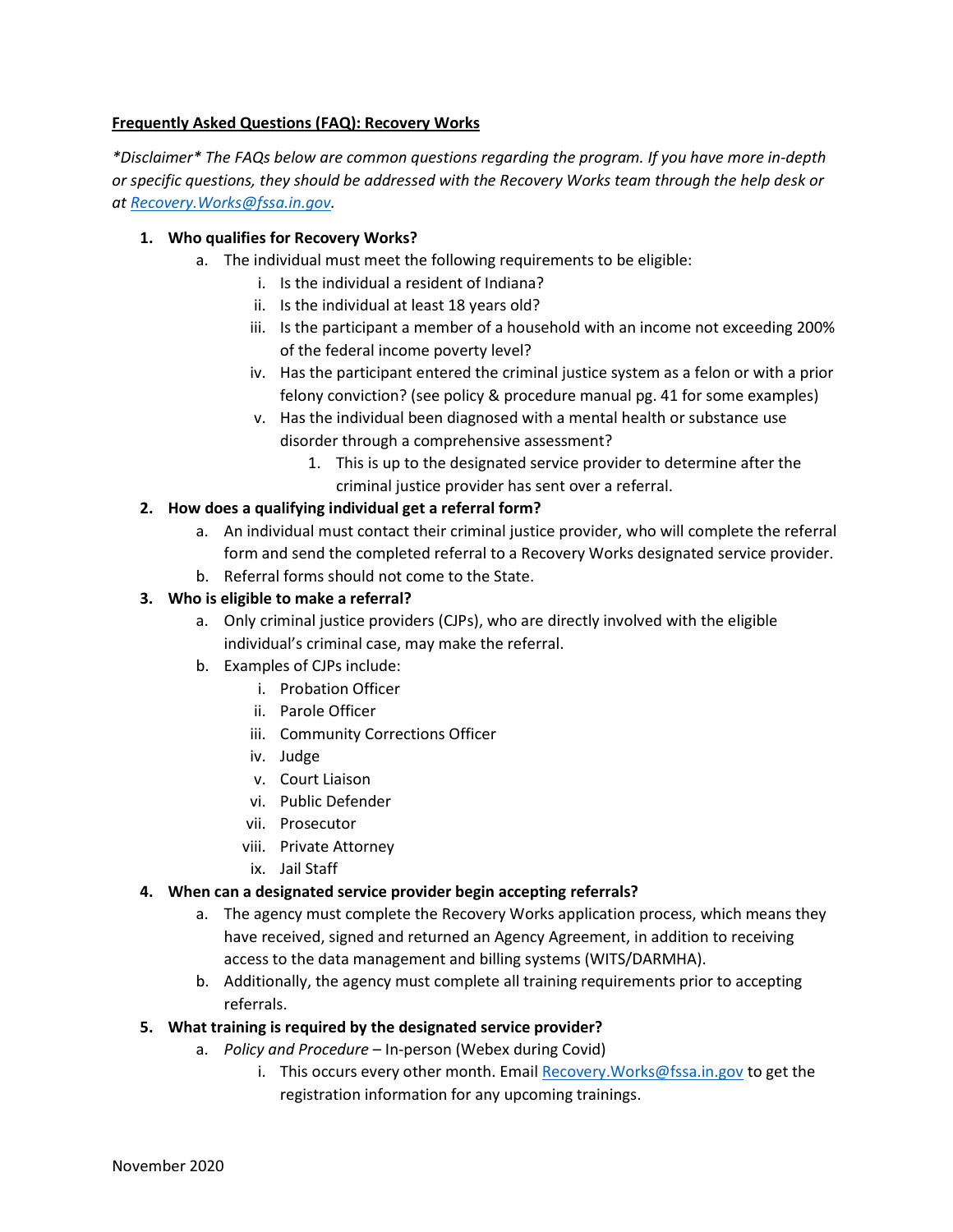- b. WITS Training In-person (or Webex)
	- i. Occurs at same time as policy and procedure training.
	- ii. Can also schedule on individual basis if extra assistance is needed.
- c. DMHA Online: Recovery Model webinar
- d. DMHA Online: Working with the Justice Involved Webinar
- e. Motivational Interviewing: most effective in-person, but due to lack of availability, online webinar is acceptable.
- f. Personal Safety or Non-Violent Intervention Training: In-person and up to the agency to offer to staff

# 6. What services does Recovery Works cover?

- a. Recovery Works covers a wide range of services (see pages 55-90 of policy & procedure manual), all of which fall into one of the funding categories below:
- b. Recovery Works does not reimburse for any other services than what's listed in the policy and procedure manual.

| Recovery Residence (Transitional Housing)                | Up to \$6,500                      |
|----------------------------------------------------------|------------------------------------|
| <b>Community (Outpatient) Services</b>                   | Up to \$2,500                      |
| <b>Re-Entry Services</b>                                 | Up to \$1,500                      |
| <b>Intensive Outpatient Treatment</b>                    | Up to \$4,701.24 (12 week)         |
| Low-Intensity Residential Inpatient Services (ASAM 3.1)  | Up to \$2,655.66 (21 days) with PA |
| High-Intensity Residential Inpatient Services (ASAM 3.5) | Up to \$5,422.50 (15 days) with PA |

### 7. How does the agency/provider submit claims and receive reimbursement?

- a. Recovery Works utilizes the WITS billing system for providers to submit claims. It is a voucher-based system. The provider will render services, submit claims for reimbursement, and the state will process and pay out those claims.
- b. Reimbursement typically arrives via direct deposit to the provider within 35 days from submission.

### 8. How often do claims need to be submitted to WITS?

 a. Once services are rendered, the claims can be submitted for reimbursement. It's recommended to do this weekly to avoid missing deadlines, but claims can still be submitted at any time during the voucher's date range.

### 9. How does a provider know when an individual's funding is maxed out?

- a. Providers are responsible for tracking individual's expenditure.
- b. Requests can be submitted through the help desk, Jira, to check a client's previous expenditure.
- c. Providers can potentially receive error messages in the WITS billing system when a client has maxed out their funds for a particular funding category.
	- i. Ex: individual could be at their recovery residence cap but could still have funds for community services.
- 10. Can Recovery Works be billed if the individual's services are billed to insurance, but later, the provider finds out that the coverage wasn't active, or the insurance denies the service?